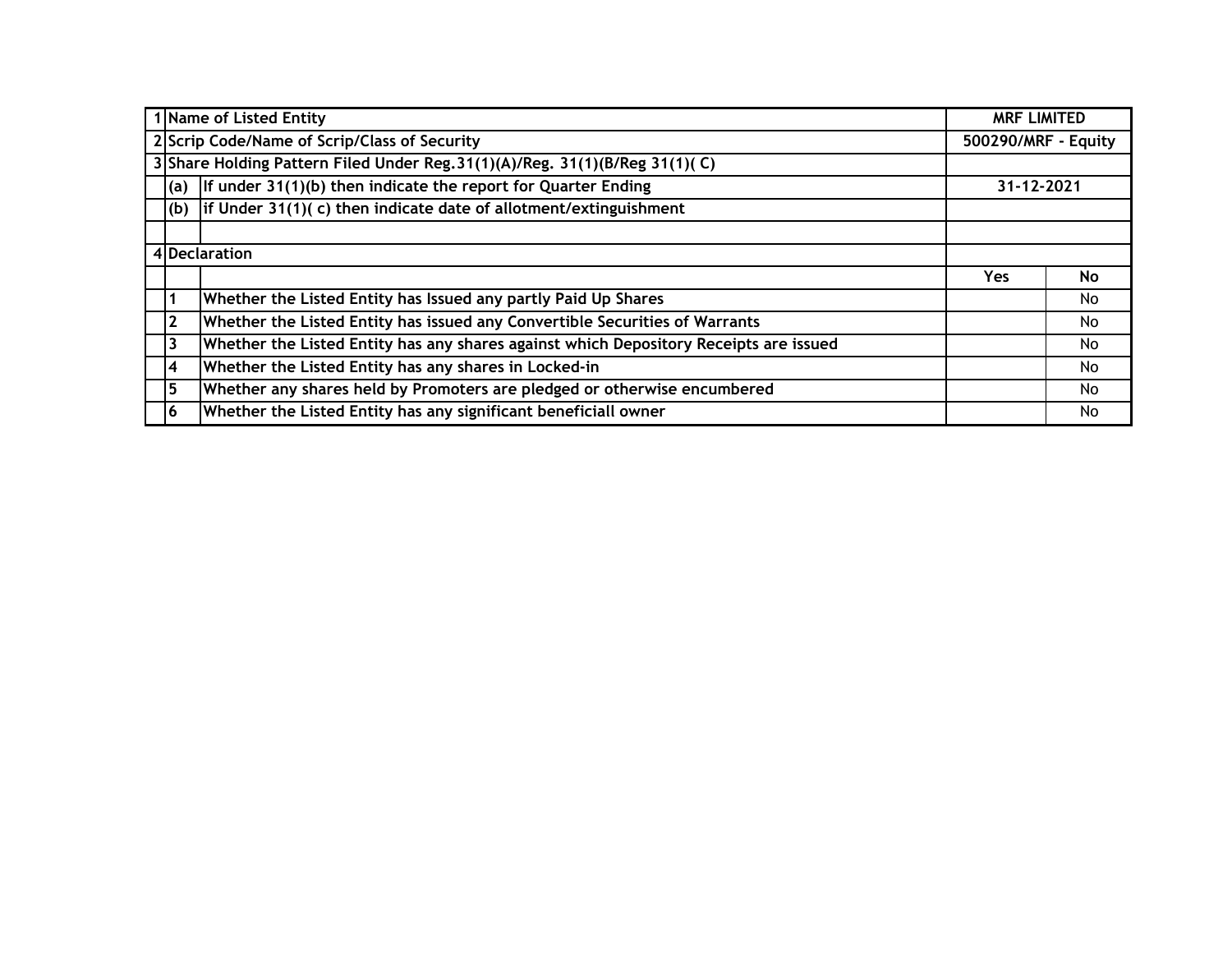## **Table I - Summary Statement Holding of Specified Securities**

|                 |                                          |                                |                                         | Shareholding<br>No. of<br>No. of<br>No. of Fully<br>Partly<br>as a % of total<br><b>Shares</b> |                                      |                             |                                                      |                   |                          | No of Voting Rights held in each class<br>of Securities |                                   | No. of Shares<br>Underlying                                                | Shareholding as a %<br>assuming full                                                           | Number of<br><b>Locked in Shares</b> |                                                   | <b>Number of Shares</b><br>Pledged or<br>otherwise<br>encumbered |                                                          | Number of Equity                         |  |
|-----------------|------------------------------------------|--------------------------------|-----------------------------------------|------------------------------------------------------------------------------------------------|--------------------------------------|-----------------------------|------------------------------------------------------|-------------------|--------------------------|---------------------------------------------------------|-----------------------------------|----------------------------------------------------------------------------|------------------------------------------------------------------------------------------------|--------------------------------------|---------------------------------------------------|------------------------------------------------------------------|----------------------------------------------------------|------------------------------------------|--|
| <b>Category</b> | Category of<br>Shareholder               | Nos. of<br><b>Shareholders</b> | Paid Up<br>Equity<br><b>Shares Held</b> | Paid Up<br>Equity<br><b>Shares</b><br>Held                                                     | underlying<br>Depository<br>Receipts | Total Nos.<br>Shares Held   | No. of Shares<br>calculated as<br>per SCRR,<br>1957) | <b>Class</b><br>X | <b>Class</b><br>Y        | No. of Voting Rights<br><b>Total</b>                    | Total as a<br>$%$ of<br>$(A+B+C)$ | Outstanding<br>Convertible<br><b>Securities</b><br>(Including<br>Warrants) | Conversion of<br>Convertible<br>Securities (As a<br>Percentage of<br>diluted Share<br>Capital) | No.<br>(a)                           | As a $%$<br>of total<br>Shares No.<br>held<br>(b) |                                                                  | As a $%$<br>of total<br><b>Shares</b><br>(a) held<br>(b) | Shares held in<br>Dematerialized<br>Form |  |
| (1)             | (II)                                     | (III)                          | (IV)                                    | (V)                                                                                            | (VI)                                 | $(VII) =$<br>$(IV)+(V)+(V)$ | (VIII) As a % of<br>$(A+B+C2)$                       |                   |                          | (IX)                                                    |                                   | (X)                                                                        | $(XI) = (VII) + (X)$<br>As a % of<br>$(A+B+C2)$                                                |                                      | (XII)                                             |                                                                  | (XIII)                                                   | (XIV)                                    |  |
| (A)             | Promoter & Promoter<br>Group             | 106                            | 1183324                                 | $\sim$ $\sim$                                                                                  | $\overline{\phantom{a}}$             | 1183324                     | 27.90%                                               | 1183324           |                          | 1183324                                                 | 27.90%                            |                                                                            | 27.90%                                                                                         | $\overline{\phantom{a}}$             | $\sim$ $\sim$                                     | <b>NA</b>                                                        |                                                          | 1183324                                  |  |
| (B)             | Public                                   | 62300                          | 3057819                                 | $\sim$ $\sim$                                                                                  | $\sim$ $\sim$                        | 3057819                     | 72.10%                                               | 3057819           | $-$                      | 3057819                                                 | 72.10%                            |                                                                            | 72.10%                                                                                         | $-$                                  | $-$                                               | <b>NA</b>                                                        | $\sim$ $\sim$                                            | 1978834                                  |  |
| (C)             | <b>Non Promoter-Non</b><br>Public        |                                |                                         | $\sim$ $\sim$                                                                                  | $\sim$ $\sim$                        | $ -$                        | $\sim$ $\sim$                                        |                   | $\overline{\phantom{a}}$ | $\overline{\phantom{a}}$                                | $\overline{\phantom{a}}$          |                                                                            | $\overline{\phantom{a}}$                                                                       | $\overline{\phantom{a}}$             | $\sim$ $\sim$                                     | <b>NA</b>                                                        | $\sim$ $\sim$                                            |                                          |  |
| (C1)            | <b>Shares Underlying DRs</b>             |                                |                                         | $-$                                                                                            | $\sim$ $\sim$                        | $- -$                       | $\sim$ $\sim$                                        |                   | $\overline{\phantom{a}}$ | $\overline{\phantom{a}}$                                | $- -$                             |                                                                            | $\overline{\phantom{a}}$                                                                       | $\overline{\phantom{a}}$             | $\sim$ $\sim$                                     | <b>NA</b>                                                        | $\sim$ $-$                                               |                                          |  |
| (C2)            | Shares held by<br><b>Employee Trusts</b> |                                |                                         | $-$                                                                                            | $\sim$ $\sim$                        | $- -$                       | $- -$                                                |                   | $\overline{\phantom{a}}$ | $\sim$ $\sim$                                           | $- -$                             |                                                                            | $- -$                                                                                          | $\overline{\phantom{a}}$             | $\sim$ $\sim$                                     | <b>NA</b>                                                        | $\sim$ $\sim$                                            |                                          |  |
|                 | <b>Total</b>                             | 62406                          | 4241143                                 | $-$                                                                                            | $- -$                                | 4241143                     | 100,00%                                              | 4241143           |                          | 4241143                                                 | 100.00%                           |                                                                            | 100,00%                                                                                        | $\overline{\phantom{a}}$             | $-$                                               |                                                                  |                                                          | 3162158                                  |  |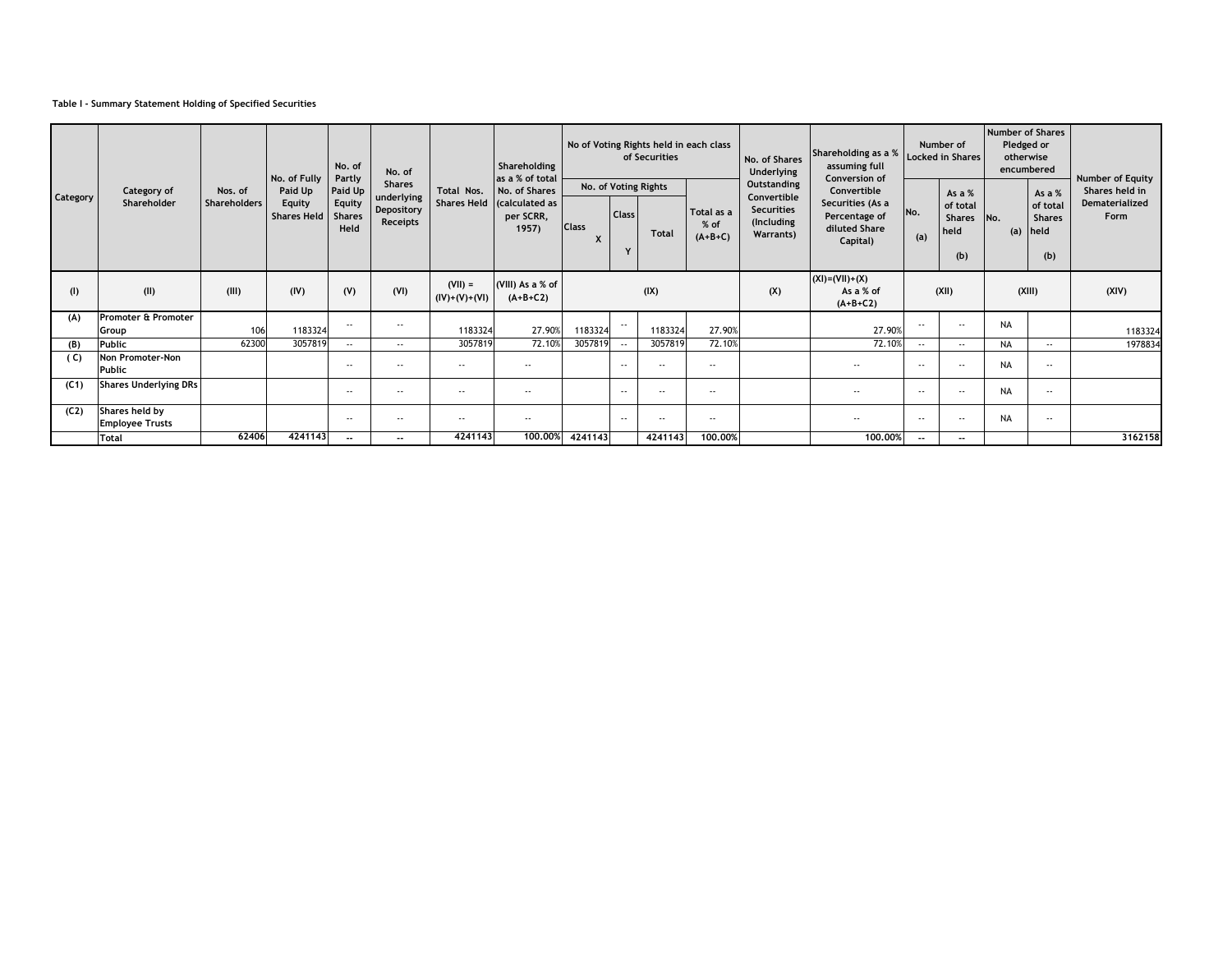## **Table II - Statement showing Shareholding Pattern of the Promoter and Promoter Group**

|                                        | No. of<br><b>Share</b> | No. of<br><b>Fully Paid</b>             | No. of<br>Partly<br>Paid              | No. of<br><b>Shares</b>                     | <b>Total</b><br>Nos.  | Shareholding<br>% calculated                | No of Voting Rights held in each class                     |              | of Securities |                                                                             | No. of<br><b>Shares</b><br><b>Underlying</b><br><b>Outstanding</b> | Shareholding<br>as a %<br>assuming full<br>Conversion of                             |            | Number of<br>ocked in Shares.               | Number of<br><b>Shares Pledged</b><br>or otherwise | encumbered                                  | Number of<br><b>Equity Shares</b> |
|----------------------------------------|------------------------|-----------------------------------------|---------------------------------------|---------------------------------------------|-----------------------|---------------------------------------------|------------------------------------------------------------|--------------|---------------|-----------------------------------------------------------------------------|--------------------------------------------------------------------|--------------------------------------------------------------------------------------|------------|---------------------------------------------|----------------------------------------------------|---------------------------------------------|-----------------------------------|
| Category & Name of the Shareholder     |                        | <b>Up Equity</b><br>holders Shares Held | Up<br>Equity<br><b>Shares</b><br>Held | underlying<br>Depository<br><b>Receipts</b> | <b>Shares</b><br>Held | as per<br>SCRR, 1957)                       | No. of Voting Rights<br><b>Class</b><br>$\pmb{\mathsf{X}}$ | <b>Class</b> | <b>Total</b>  | <b>Total as</b><br>a % of<br><b>Total</b><br><b>Voting</b><br><b>Rights</b> | Convertible<br><b>Securities</b><br>(Including<br><b>Warrants)</b> | Convertible<br>Securities (As<br>a Percentage<br>of diluted<br><b>Share Capital)</b> | No.<br>(a) | As a % of<br>total<br><b>Shares</b><br>held | No.<br>(a)                                         | As a %<br>of total<br><b>Shares</b><br>held | held in<br>Dematerialized<br>Form |
| (1)                                    | (III)                  | (IV)                                    | (V)                                   | (VI)                                        | $(VII) =$<br>(VI)     | As a % of<br>$(IV)+(V)+ (A+B+C2)$<br>(VIII) |                                                            |              | (IX)          |                                                                             | (X)                                                                | $(XI) = (VII) + (X)$<br>As a<br>% of $(A+B+C2)$                                      |            | (XII)                                       |                                                    | (XIII)                                      | (XIV)                             |
| $(1)$ Indian                           |                        |                                         |                                       |                                             |                       |                                             |                                                            |              |               |                                                                             |                                                                    |                                                                                      |            |                                             |                                                    |                                             |                                   |
| (a) Individuals/Hindu Undivided Family | 88                     | 538935                                  |                                       |                                             | 538935                | 12,71%                                      | 538935                                                     |              | 538935        | 12,71%                                                                      |                                                                    | 12,71%                                                                               |            |                                             |                                                    |                                             | 538935                            |
| Names of Promoter & Promoter Group     |                        |                                         |                                       |                                             |                       |                                             |                                                            |              |               |                                                                             |                                                                    |                                                                                      |            |                                             |                                                    |                                             |                                   |
|                                        |                        |                                         |                                       |                                             |                       |                                             |                                                            |              |               |                                                                             |                                                                    |                                                                                      |            |                                             |                                                    |                                             |                                   |
| K M MAMMEN [Singly] &<br>K M MAMMEN    |                        |                                         |                                       |                                             |                       |                                             |                                                            |              |               |                                                                             |                                                                    |                                                                                      |            |                                             |                                                    |                                             |                                   |
| [Jointly with Arun Mammen]             |                        | 53035                                   |                                       |                                             | 53035                 | 1.25%                                       | 53035                                                      |              | 53035         | 1.25%                                                                       |                                                                    | 1.25                                                                                 |            |                                             |                                                    |                                             | 53035                             |
| 2 AMBIKA MAMMEN                        |                        | 2489                                    |                                       |                                             | 2489                  | 0.06%                                       | 2489                                                       |              | 2489          | 0.06%                                                                       |                                                                    | 0.06%                                                                                |            |                                             |                                                    |                                             | 2489                              |
| 3 RAHUL MAMMEN MAPPILLAI               |                        | 4538                                    |                                       |                                             | 4538                  | 0.11%                                       | 4538                                                       |              | 4538          | 0.11%                                                                       |                                                                    | 0.11%                                                                                |            |                                             |                                                    |                                             | 4538                              |
| 4 SAMIR THARIYAN MAPPILLAI             |                        | 4470                                    |                                       |                                             | 4470                  | 0.11%                                       | 4470                                                       |              | 4470          | 0.11%                                                                       |                                                                    | 0.11%                                                                                |            |                                             |                                                    |                                             | 4470                              |
| <b>MEERA MAMMEN</b>                    |                        | 15840                                   |                                       |                                             | 15840                 | 0.37%                                       | 15840                                                      |              | 15840         | 0.37%                                                                       |                                                                    | 0.37%                                                                                |            |                                             |                                                    |                                             | 15840                             |
| <b>6 VARUN MAMMEN</b>                  |                        | 8706                                    |                                       |                                             | 8706                  | 0.21%                                       | 8706                                                       |              | 8706          | 0.21%                                                                       |                                                                    | 0.21%                                                                                |            |                                             |                                                    |                                             | 8706                              |
| 7 ADITI MAMMEN GUPTA                   |                        | 4744                                    |                                       |                                             | 4744                  | 0.11%                                       | 4744                                                       |              | 4744          | 0.11%                                                                       |                                                                    | 0.11%                                                                                |            |                                             |                                                    |                                             | 4744                              |
| 8 ARUN MAMMEN                          |                        | 27560                                   |                                       |                                             | 27560                 | 0.65%                                       | 27560                                                      |              | 27560         | 0.65%                                                                       |                                                                    | 0.659                                                                                |            |                                             |                                                    |                                             | 27560                             |
| 9 CIBI MAMMEN                          |                        | 500                                     |                                       |                                             | 500                   | 0.01%                                       | 500                                                        |              | 500           | 0.01%                                                                       |                                                                    | 0.01%                                                                                |            |                                             |                                                    |                                             | 500                               |
| 10 RAMANI JOSEPH                       |                        | 2509                                    |                                       |                                             | 2509                  | 0.06%                                       | 2509                                                       |              | 2509          | 0.06%                                                                       |                                                                    | 0.06%                                                                                |            |                                             |                                                    |                                             | 2509                              |
| 11 KIRAN JOSEPH                        |                        | 1850                                    |                                       |                                             | 1850                  | 0.04%                                       | 1850                                                       |              | 1850          | 0.04%                                                                       |                                                                    | 0.04%                                                                                |            |                                             |                                                    |                                             | 1850                              |
| 12 ARJUN JOSEPH                        |                        | 1850                                    |                                       |                                             | 1850                  | 0.04%                                       | 1850                                                       |              | 1850          | 0.04%                                                                       |                                                                    | 0.04%                                                                                |            |                                             |                                                    |                                             | 1850                              |
| 13 K S JOSEPH                          |                        | 483                                     |                                       |                                             | 483                   | 0.01%                                       | 483                                                        |              | 483           | 0.01%                                                                       |                                                                    | 0.01%                                                                                |            |                                             |                                                    |                                             | 483                               |
| 14 K C MAMMEN                          |                        | 9043                                    |                                       |                                             | 9043                  | 0.21%                                       | 9043                                                       |              | 9043          | 0.219                                                                       |                                                                    | 0.21%                                                                                |            |                                             |                                                    |                                             | 9043                              |
| <b>15 SARAH CHERIAN TRUST</b>          |                        | 4950                                    |                                       |                                             | 4950                  | 0.12%                                       | 4950                                                       |              | 4950          | 0.12%                                                                       |                                                                    | 0.12%                                                                                |            |                                             |                                                    |                                             | 4950                              |
| 16 ANNAMMA MAMMEN                      |                        | 11265                                   |                                       |                                             | 11265                 | 0.27%                                       | 11265                                                      |              | 11265         | 0.27%                                                                       |                                                                    | 0.27%                                                                                |            |                                             |                                                    |                                             | 11265                             |
| 17 ANNU KURIEN                         |                        | 12640                                   |                                       |                                             | 12640                 | 0.30%                                       | 12640                                                      |              | 12640         | 0.30%                                                                       |                                                                    | 0.30                                                                                 |            |                                             |                                                    |                                             | 12640                             |
| 18 MARY KURIEN                         |                        | 10839                                   |                                       |                                             | 10839                 | 0.26%                                       | 10839                                                      |              | 10839         | 0.26%                                                                       |                                                                    | 0.26%                                                                                |            |                                             |                                                    |                                             | 10839                             |
| 19 SARASU JACOB                        |                        | 14114                                   |                                       |                                             | 14114                 | 0.33%                                       | 14114                                                      |              | 14114         | 0.33%                                                                       |                                                                    | 0.33%                                                                                |            |                                             |                                                    |                                             | 14114                             |
| 20 ANNAMMA PHILIP                      |                        | 9500                                    |                                       |                                             | 9500                  | 0.22%                                       | 9500                                                       |              | 9500          | 0.22%                                                                       |                                                                    | 0.22%                                                                                |            |                                             |                                                    |                                             | 9500                              |
| 21 MAMMEN PHILIP                       |                        | 7880                                    |                                       |                                             | 7880                  | 0.19%                                       | 7880                                                       |              | 7880          | 0.19%                                                                       |                                                                    | 0.19%                                                                                |            |                                             |                                                    |                                             | 7880                              |
| 22 PETER PHILIP                        |                        | 2352                                    |                                       |                                             | 2352                  | 0.06%                                       | 2352                                                       |              | 2352          | 0.06%                                                                       |                                                                    | 0.06%                                                                                |            |                                             |                                                    |                                             | 2352                              |
| 23 MEERA PHILIP                        |                        | 33627                                   |                                       |                                             | 33627                 | 0.79%                                       | 33627                                                      |              | 33627         | 0.79%                                                                       |                                                                    | 0.79%                                                                                |            |                                             |                                                    |                                             | 33627                             |
| 24 KARUN PHILIP                        |                        | 4000                                    |                                       |                                             | 4000                  | 0.09%                                       | 4000                                                       |              | 4000          | 0.09                                                                        |                                                                    | 0.099                                                                                |            |                                             |                                                    |                                             | 4000                              |
| <b>25 ROHAN MATHEW MAMMEN</b>          |                        | 1635                                    |                                       |                                             | 1635                  | 0.04%                                       | 1635                                                       |              | 1635          | 0.04%                                                                       |                                                                    | 0.04%                                                                                |            |                                             |                                                    |                                             | 1635                              |
| 26 THANGAM MAMMEN                      |                        | 5981                                    |                                       |                                             | 5981                  | 0.14%                                       | 5981                                                       |              | 5981          | 0.14%                                                                       |                                                                    | 0.14%                                                                                |            |                                             |                                                    |                                             | 5981                              |
| 27 CHALAKUZHY POULOSE MAMMEN           |                        | 530                                     |                                       |                                             | 530                   | 0.01%                                       | 530                                                        |              | 530           | 0.01%                                                                       |                                                                    | 0.01%                                                                                |            |                                             |                                                    |                                             | 530                               |
| 28 ADITH POULOSE MAMMEN                |                        | 1635                                    |                                       |                                             | 1635                  | 0.04%                                       | 1635                                                       |              | 1635          | 0.04%                                                                       |                                                                    | 0.04%                                                                                |            |                                             |                                                    |                                             | 1635                              |
| 29 PHILIP MATHEW                       |                        | 11762                                   |                                       |                                             | 11762                 | 0.28%                                       | 11762                                                      |              | 11762         | 0.28%                                                                       |                                                                    | 0.28                                                                                 |            |                                             |                                                    |                                             | 11762                             |
| 30 BINA MATHEW                         |                        | 1568                                    |                                       |                                             | 1568                  | 0.04%                                       | 1568                                                       |              | 1568          | 0.04%                                                                       |                                                                    | 0.04%                                                                                |            |                                             |                                                    |                                             | 1568                              |
| 31 AMIT MATHEW                         |                        | 4520                                    |                                       |                                             | 4520                  | 0.11%                                       | 4520                                                       |              | 4520          | 0.11%                                                                       |                                                                    | 0.11%                                                                                |            |                                             |                                                    |                                             | 4520                              |
| 32 RIYAD MATHEW                        |                        | 4520                                    |                                       |                                             | 4520                  | 0.11%                                       | 4520                                                       |              | 4520          | 0.11%                                                                       |                                                                    | 0.11%                                                                                |            |                                             |                                                    |                                             | 4520                              |
| 33 SHREYA JOSEPH                       |                        | 5120                                    |                                       |                                             | 5120                  | 0.12%                                       | 5120                                                       |              | 5120          | 0.12%                                                                       |                                                                    | 0.12%                                                                                |            |                                             |                                                    |                                             | 5120                              |
| 34 MAMMEN MATHEW                       | 1                      | 11015                                   |                                       |                                             | 11015                 | 0.26%                                       | 11015                                                      |              | 11015         | 0.26%                                                                       |                                                                    | 0.26%                                                                                |            |                                             |                                                    |                                             | 11015                             |
| 35 PREMA MAMMEN MATHEW                 |                        | 10881                                   |                                       |                                             | 10881                 | 0.26%                                       | 10881                                                      |              | 10881         | 0.26%                                                                       |                                                                    | 0.26%                                                                                |            |                                             |                                                    |                                             | 10881                             |
| 36 JAYANT MAMMEN MATHEW                |                        | 2190                                    |                                       |                                             | 2190                  | 0.05%                                       | 2190                                                       |              | 2190          | 0.05%                                                                       |                                                                    | 0.05%                                                                                |            |                                             |                                                    |                                             | 2190                              |
| 37 MARIAM MAMMEN MATHEW                |                        | 100                                     |                                       |                                             | 100                   | 0.00%                                       | 100                                                        |              | 100           | 0.00%                                                                       |                                                                    | 0.00%                                                                                |            |                                             |                                                    |                                             | 100                               |
| 38 JACOB MATHEW                        |                        | 20977                                   |                                       |                                             | 20977                 | 0.49%                                       | 20977                                                      |              | 20977         | 0.49%                                                                       |                                                                    | 0.49%                                                                                |            |                                             |                                                    |                                             | 20977                             |
| 39 AMMU MATHEW                         |                        | 2650                                    |                                       |                                             | 2650                  | 0.06%                                       | 2650                                                       |              | 2650          | 0.06%                                                                       |                                                                    | 0.06%                                                                                |            |                                             |                                                    |                                             | 2650                              |
| 40 HARSHA MATHEW                       |                        | 1250                                    |                                       |                                             | 1250                  | 0.03%                                       | 1250                                                       |              | 1250          | 0.03%                                                                       |                                                                    | 0.03%                                                                                |            |                                             |                                                    |                                             | 1250                              |
| 41 MALINI MATHEW                       |                        | 1800                                    |                                       |                                             | 1800                  | 0.04%                                       | 1800                                                       |              | 1800          | 0.04%                                                                       |                                                                    | 0.04%                                                                                |            |                                             |                                                    |                                             | 1800                              |
| 42 MAMMEN EAPEN                        |                        | 4128                                    |                                       |                                             | 4128                  | 0.10%                                       | 4128                                                       |              | 4128          | 0.10%                                                                       |                                                                    | 0.10%                                                                                |            |                                             |                                                    |                                             | 4128                              |
|                                        |                        |                                         |                                       |                                             |                       |                                             |                                                            |              |               |                                                                             |                                                                    |                                                                                      |            |                                             |                                                    |                                             |                                   |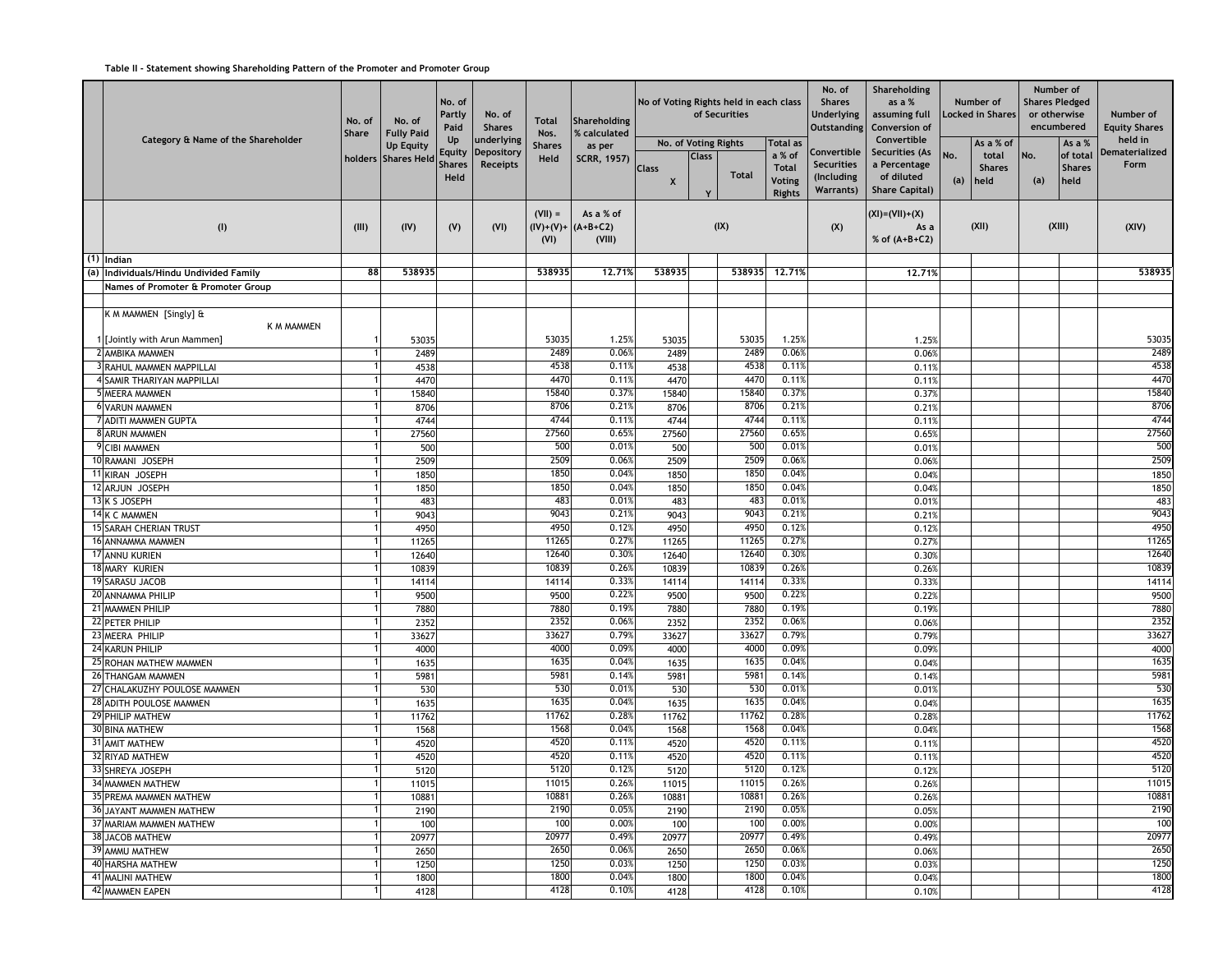| (1)                                                       | (III) | (IV)           | (V) | (VI) | $(VII) =$<br>$(IV)+(V)+ (A+B+C2)$<br>(VI) | As a % of<br>(VIII) |             | (IX)   |        | (X) | $(XI) = (VII) + (X)$<br>As a<br>% of $(A+B+C2)$ | (XII) | (XIII) | (XIV)           |
|-----------------------------------------------------------|-------|----------------|-----|------|-------------------------------------------|---------------------|-------------|--------|--------|-----|-------------------------------------------------|-------|--------|-----------------|
| 43 OMANA MAMMEN                                           |       | 4703           |     |      | 4703                                      | 0.11%               | 4703        | 4703   | 0.11%  |     | 0.11%                                           |       |        | 4703            |
| 44 SHILPA MAMMEN                                          |       | 4412           |     |      | 4412                                      | 0.10%               | 4412        | 4412   | 0.10%  |     | 0.109                                           |       |        | 4412            |
| 45 SHIRIN MAMMEN                                          |       | 1450           |     |      | 1450                                      | 0.03%               | 1450        | 1450   | 0.03%  |     | 0.039                                           |       |        | 1450            |
| 46 GEETHA ZACHARIAH                                       |       | 6113           |     |      | 6113                                      | 0.14%               | 6113        | 6113   | 0.14%  |     | 0.14%                                           |       |        | 6113            |
| 47 MEERA NINAN                                            |       | 6167           |     |      | 6167                                      | 0.15%               | 6167        | 6167   | 0.15%  |     | 0.15%                                           |       |        | 6167            |
| <b>48 SUSY THOMAS</b>                                     |       | 5278           |     |      | 5278                                      | 0.12%               | 5278        | 5278   | 0.12%  |     | 0.12%                                           |       |        | 5278            |
| 49 ASWATHY VARGHESE                                       |       | 9450           |     |      | 9450                                      | 0.22%               | 9450        | 9450   | 0.22%  |     | 0.22%                                           |       |        | 9450            |
| 50 ROSHIN VARGHESE                                        |       | 6679           |     |      | 6679                                      | 0.16%               | 6679        | 6679   | 0.16%  |     | 0.16%                                           |       |        | 6679            |
| 51 ANNA PHILIP                                            |       | 350            |     |      | 350                                       | 0.01%               | 350         | 350    | 0.01%  |     | 0.01%                                           |       |        | 350             |
| 52 SUSAN KURIAN                                           |       | 9137           |     |      | 9137                                      | 0.22%               | 9137        | 9137   | 0.22%  |     | 0.22%                                           |       |        | 9137            |
| 53 HANNAH KURIAN                                          |       | 600            |     |      | 600                                       | 0.01%               | 600         | 600    | 0.01%  |     | 0.019                                           |       |        | 600             |
| 54 TARA JOSEPH                                            |       | 3150           |     |      | 3150                                      | 0.07%               | 3150        | 3150   | 0.07%  |     | 0.079                                           |       |        | 3150            |
|                                                           |       |                |     |      | 4000                                      | 0.09%               |             | 4000   | 0.09%  |     |                                                 |       |        | 4000            |
| 55 ELIZABETH JACOB MATTHAI                                |       | 4000           |     |      | 20237                                     | 0.48%               | 4000        | 20237  |        |     | 0.099                                           |       |        | 2023            |
| 56 BEEBI MAMMEN                                           |       | 20237          |     |      |                                           |                     | 20237       |        | 0.48%  |     | 0.48                                            |       |        |                 |
| 57 JACOB MAMMEN                                           |       | 35120          |     |      | 35120                                     | 0.83%               | 35120       | 35120  | 0.83%  |     | 0.839                                           |       |        | 35120           |
| 58 ROY MAMMEN                                             |       | 12894          |     |      | 12894                                     | 0.30%               | 12894       | 12894  | 0.30%  |     | 0.309                                           |       |        | 12894           |
| <b>59 RACHEL KATTUKARAN</b>                               |       | 17247          |     |      | 17247                                     | 0.41%               | 17247       | 17247  | 0.41%  |     | 0.41%                                           |       |        | 17247           |
| <b>60 ACCAMMA KURUVILLA</b>                               |       | 2338           |     |      | 2338                                      | 0.06%               | 2338        | 2338   | 0.06%  |     | 0.069                                           |       |        | 2338            |
| 61 VIKRAM KURUVILLA                                       |       | 109            |     |      | 109                                       | 0.00%               | 109         | 109    | 0.00%  |     | 0.009                                           |       |        | 109             |
| 62 RANJEET JACOB                                          |       | 28             |     |      | 28                                        | 0.00%               | 28          | 28     | 0.00%  |     | 0.009                                           |       |        | 28              |
| <b>63 ASHWATHI JACOB</b>                                  |       | 151            |     |      | 151                                       | 0.00%               | 151         | 151    | 0.00%  |     | 0.009                                           |       |        | 151             |
| 64 SHONA BHOJNAGARWALA                                    |       | 50             |     |      | 50                                        | 0.00%               | 50          | 50     | 0.00%  |     | 0.009                                           |       |        | 50              |
| <b>65 PREMINDA JACOB</b>                                  |       | 98             |     |      | 98                                        | 0.00%               | 98          | 98     | 0.00%  |     | 0.00%                                           |       |        | 98              |
| 66 M A MATHEW                                             |       | 6595           |     |      | 6595                                      | 0.16%               | 6595        | 6595   | 0.16%  |     | 0.16%                                           |       |        | 6595            |
| <b>67 MARIEN MATHEW</b>                                   |       | 160            |     |      | 160                                       | 0.00%               | 160         | 160    | 0.00%  |     | 0.009                                           |       |        | 160             |
| 68 LATHA MATTHEW                                          |       | 5723           |     |      | 5723                                      | 0.13%               | 5723        | 5723   | 0.13%  |     | 0.13%                                           |       |        | 5723            |
| 69 NISHA SARAH MATTHEW                                    |       | 164            |     |      | 164                                       | 0.00%               | 164         | 164    | 0.00%  |     | 0.009                                           |       |        | 164             |
| 70 NITHYA SUSAN MATTHEW                                   |       | 169            |     |      | 169                                       | 0.00%               | 169         | 169    | 0.00%  |     | 0.009                                           |       |        | 169             |
| 71 SHANTA MAMMEN                                          |       | 4938           |     |      | 4938                                      | 0.12%               | 4938        | 4938   | 0.12%  |     | 0.12%                                           |       |        | 4938            |
| 72 GEORGE MAMMEN                                          |       | 808            |     |      | 808                                       | 0.02%               | 808         | 808    | 0.02%  |     | 0.029                                           |       |        | 808             |
| 73 ANNA RAPHAEL                                           |       | 258            |     |      | 258                                       | 0.01%               | 258         | 258    | 0.01%  |     | 0.019                                           |       |        | 258             |
| 74 MICAH MAMMEN PARAMBI                                   |       | 100            |     |      | 100                                       | 0.00%               | 100         | 100    | 0.00%  |     | 0.009                                           |       |        | 100             |
| 75 MARIA MAMMEN                                           |       | 84             |     |      | 84                                        | 0.00%               | 84          | 84     | 0.00%  |     | 0.009                                           |       |        | 84              |
| 76 MARIKA MAMMEN APPIAH                                   |       |                |     |      | 100                                       | 0.00%               |             | 100    | 0.00%  |     |                                                 |       |        | 10 <sub>C</sub> |
|                                                           |       | 100            |     |      | 1878                                      | 0.04%               | 100         | 1878   | 0.04%  |     | 0.009                                           |       |        | 1878            |
| 77 ASHOK KURIYAN                                          |       | 1878           |     |      |                                           |                     | 1878        |        |        |     | 0.04%                                           |       |        |                 |
| 78 SARA KURIYAN                                           |       | 1880           |     |      | 1880                                      | 0.04%               | 1880        | 1880   | 0.04%  |     | 0.049                                           |       |        | 1880            |
| 79 KIRAN KURIYAN                                          |       | 403            |     |      | 403                                       | 0.01%               | 403         | 403    | 0.01%  |     | 0.019                                           |       |        | 403             |
| <b>80 ZACHARIAH KURIYAN</b>                               |       | 3411           |     |      | 3411                                      | 0.08%               | 3411        | 3411   | 0.08%  |     | 0.089                                           |       |        | 3411            |
| 81 REENU ZACHARIAH                                        |       | 517            |     |      | 517                                       | 0.01%               | 517         | 517    | 0.01%  |     | 0.019                                           |       |        | 517             |
| 82 K Z KURIYAN                                            |       | 650            |     |      | 650                                       | 0.02%               | 650         | 650    | 0.02%  |     | 0.02%                                           |       |        | 650             |
| 83 K K MAMMEN MAPPILLAI                                   |       | 7399           |     |      | 7399                                      | 0.17%               | 7399        | 7399   | 0.17%  |     | 0.17%                                           |       |        | 7399            |
| 84 GEETHA MAMMEN                                          |       | 250            |     |      | 250                                       | 0.01%               | 250         | 250    | 0.01%  |     | 0.01%                                           |       |        | 250             |
| 85 MAMY PHILIP                                            |       | 7350           |     |      | 7350                                      | 0.17%               | 7350        | 7350   | 0.17%  |     | 0.17%                                           |       |        | 7350            |
| 86 ANNA THOMAS CHACKO                                     |       | 1291           |     |      | 1291                                      | 0.03%               | 1291        | 1291   | 0.03%  |     | 0.039                                           |       |        | 1291            |
| 87 ADARSH MAMMEN VERGHESE                                 |       | 2000           |     |      | 2000                                      | 0.05%               | 2000        | 2000   | 0.05%  |     | 0.059                                           |       |        | 2000            |
| <b>88 KAVYA VERGHESE</b>                                  |       | 2000           |     |      | 2000                                      | 0.05%               | 2000        | 2000   | 0.05%  |     | 0.059                                           |       |        | 2000            |
| KIRAN KATTUKARAN                                          |       | ŋ              |     |      |                                           | 0.00%               |             |        | 0.00%  |     | 0.009                                           |       |        | $\Omega$        |
| <b>ELA KATTUKARAN</b>                                     |       | $\overline{0}$ |     |      | 0                                         | 0.00%               | $\mathbf 0$ | n      | 0.00%  |     | 0.00%                                           |       |        |                 |
| <b>SOMA PHILIPS</b>                                       |       | $\mathbf{0}$   |     |      | $\mathbf 0$                               | 0.00%               | 0           | 0      | 0.00%  |     | 0.00%                                           |       |        | $\mathbf{0}$    |
| REBECCA JOSEPH                                            |       | 0              |     |      | $\Omega$                                  | 0.00%               |             | O      | 0.00%  |     | 0.00%                                           |       |        | $\mathbf 0$     |
| (b) Central Government/ State Government(s)               |       |                |     |      |                                           |                     |             |        |        |     |                                                 |       |        |                 |
| (c) Financial Institutions/Banks                          |       |                |     |      |                                           |                     |             |        |        |     |                                                 |       |        |                 |
| (d) Any Other                                             | $11$  | 625218         |     |      | 625218                                    | 14,74%              | 625218      | 625218 | 14,74% |     | 14.74%                                          |       |        | 625218          |
| <b>Bodies Corporate</b>                                   |       |                |     |      |                                           |                     |             |        |        |     |                                                 |       |        |                 |
|                                                           |       |                |     |      |                                           |                     |             |        |        |     |                                                 |       |        |                 |
| COMPREHENSIVE INVESTMENT AND FINANCE COMPANY<br>PVT. LTD. |       | 441694         |     |      | 441694                                    | 10.41%              | 441694      | 441694 | 10.41% |     | 10.41%                                          |       |        | 441694          |
| 2 PENINSULAR INVESTMENTS PRIVATE LIMITED                  |       | 124367         |     |      | 124367                                    | 2.93%               | 124367      | 124367 | 2.93%  |     | 2.93%                                           |       |        | 124367          |
| 3 DEVON MACHINES PVT LTD                                  |       | 1000           |     |      | 1000                                      | 0.02%               | 1000        | 1000   | 0.02%  |     | 0.02%                                           |       |        | 1000            |
|                                                           |       |                |     |      | 179                                       | 0.00%               |             | 179    | 0.00%  |     |                                                 |       |        |                 |
| 4 M M HOUSING PRIVATE LIMITED                             |       | 179            |     |      |                                           |                     | 179         |        |        |     | 0.00%                                           |       |        | 179             |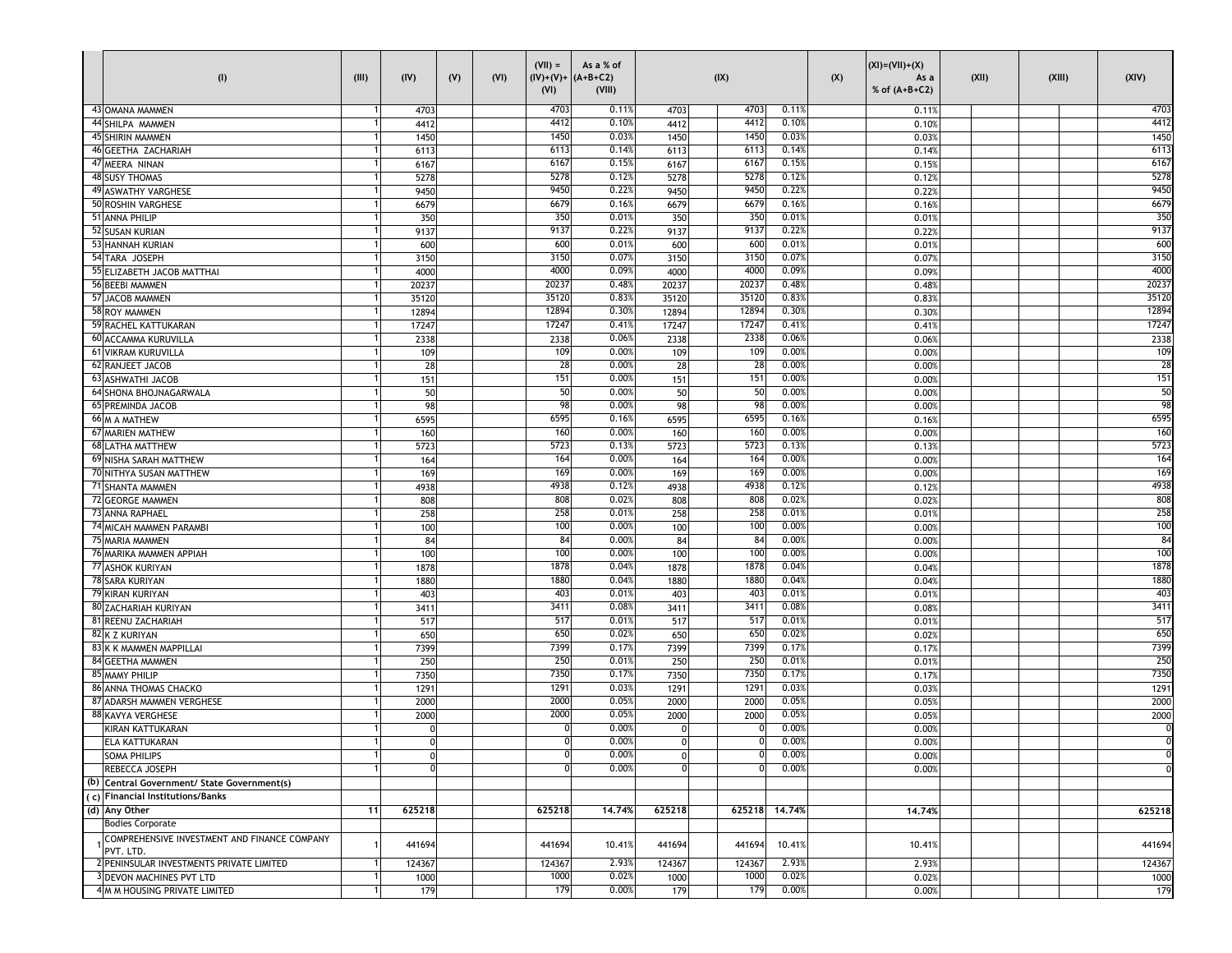| (1)                                                                      | (III) | (IV)    | (V) | (VI) | $(VII) =$<br>(VI) | As a % of<br>$(IV)+(V)+ (A+B+C2)$<br>(VIII) |          | (IX)           |        | (X) | $(XI) = (VII) + (X)$<br>As a<br>% of $(A+B+C2)$ | (XII) | (XIII) | (XIV)    |
|--------------------------------------------------------------------------|-------|---------|-----|------|-------------------|---------------------------------------------|----------|----------------|--------|-----|-------------------------------------------------|-------|--------|----------|
| MAMMEN MAPPILLAI INVESTMENTS LTD                                         |       | 1209    |     |      | 1209              | 0.03%                                       | 1209     | 1209           | 0.03%  |     | 0.03%                                           |       |        | 1209     |
| 6 THE MALAYALA MANORAMA COMPANY LIMITED                                  |       | 6109    |     |      | 6109              | 0.14%                                       | 6109     | 6109           | 0.14%  |     | 0.14%                                           |       |        | 6109     |
| 7 STABLE INVESTMENTS AND FINANCE COMPANY LTD                             |       | 3964    |     |      | 3964              | 0.09%                                       | 3964     | 3964           | 0.09%  |     | 0.09%                                           |       |        | 3964     |
| 8 BADRA ESTATES AND INDUSTRIES LIMITED                                   |       | 6530    |     |      | 6530              | 0.15%                                       | 6530     | 6530           | 0.15%  |     | 0.15%                                           |       |        | 6530     |
| 9 M.M. PUBLICATIONS LIMITED                                              |       | 300     |     |      | 300               | 0.01%                                       | 300      | 300            | 0.01%  |     | 0.01%                                           |       |        | 300      |
| 10 JCEE MANUFACTURING AND SERVICES PVT LTD                               |       | 11965   |     |      | 11965             | 0.28%                                       | 11965    | 11965          | 0.28%  |     | 0.28%                                           |       |        | 11965    |
| 11 BRAGA INDUSTRIES LLP                                                  |       | 27901   |     |      | 27901             | 0.66%                                       | 27901    | 27901          | 0.66%  |     | 0.66%                                           |       |        | 27901    |
|                                                                          |       |         |     |      |                   |                                             |          |                |        |     |                                                 |       |        |          |
| Sub-Total (A)(1)                                                         | 99    | 1164153 |     |      | 1164153           | 27.45%                                      | 1164153  | 1164153 27.45% |        |     | 27,45%                                          |       |        | 1164153  |
| (2) Foreign                                                              |       |         |     |      |                   |                                             |          |                |        |     |                                                 |       |        |          |
| Individuals (Non-Resident Individuals/Foreign                            |       |         |     |      |                   |                                             |          |                |        |     |                                                 |       |        |          |
| (a) Individuals)                                                         |       | 19171   |     |      | 19171             | 0.45%                                       | 19171    | 19171          | 0.45%  |     | 0.45%                                           |       |        | 19171    |
| Non Resident Promoters                                                   |       |         |     |      |                   |                                             |          |                |        |     |                                                 |       |        |          |
| <b>SARAH THOMAS</b>                                                      |       | 12608   |     |      | 12608             | 0.30%                                       | 12608    | 12608          | 0.30%  |     | 0.30%                                           |       |        | 12608    |
| 2 SUSAN ABRAHAM                                                          |       | 68      |     |      | 68                | 0.00%                                       | 68       | 68             | 0.00%  |     | 0.00%                                           |       |        | 68       |
| PETER K PHILIPS                                                          |       | 2341    |     |      | 2341              | 0.06%                                       | 2341     | 2341           | 0.06%  |     | 0.06%                                           |       |        | 2341     |
| <b>ANITA MANI</b>                                                        |       | 1334    |     |      | 1334              | 0.03%                                       | 1334     | 1334           | 0.03%  |     | 0.03%                                           |       |        | 1334     |
| 5 USHA EAPEN GEORGE                                                      |       | 1220    |     |      | 1220              | 0.03%                                       | 1220     | 1220           | 0.03%  |     | 0.03%                                           |       |        | 1220     |
| <b>6 JOSEPH KANIANTHRA PHILIPS</b>                                       |       | 1000    |     |      | 1000              | 0.02%                                       | 1000     | 1000           | 0.02%  |     | 0.02%                                           |       |        | 1000     |
| 7 RADHIKA MARIA MAMMEN                                                   |       | 600     |     |      | 600               | 0.01%                                       | 600      | 600            | 0.01%  |     | 0.01%                                           |       |        | 600      |
| <b>KAVITA PHILIP</b>                                                     |       |         |     |      |                   | 0.00%                                       | $\Omega$ |                | 0.00%  |     | 0.00%                                           |       |        | $\Omega$ |
| (b) Government                                                           |       |         |     |      |                   |                                             |          |                |        |     |                                                 |       |        |          |
| (c) Institutions                                                         |       |         |     |      |                   |                                             |          |                |        |     |                                                 |       |        |          |
| (d) Foreign Portfolio Investor                                           |       |         |     |      |                   |                                             |          |                |        |     |                                                 |       |        |          |
| (e) Any Other                                                            |       |         |     |      |                   |                                             |          |                |        |     |                                                 |       |        |          |
| Sub-Total (A)(2)                                                         |       | 19171   |     |      | 19171             | 0.45%                                       | 19171    | 19171          | 0.45%  |     | 0.45%                                           |       |        | 19171    |
| Total Shareholding of Promoter and Promoter Group<br>$(A)=(A)(1)+(A)(2)$ | 106   | 1183324 |     |      | 1183324           | 27.90%                                      | 1183324  | 1183324        | 27,90% |     | 27.90%                                          |       |        | 1183324  |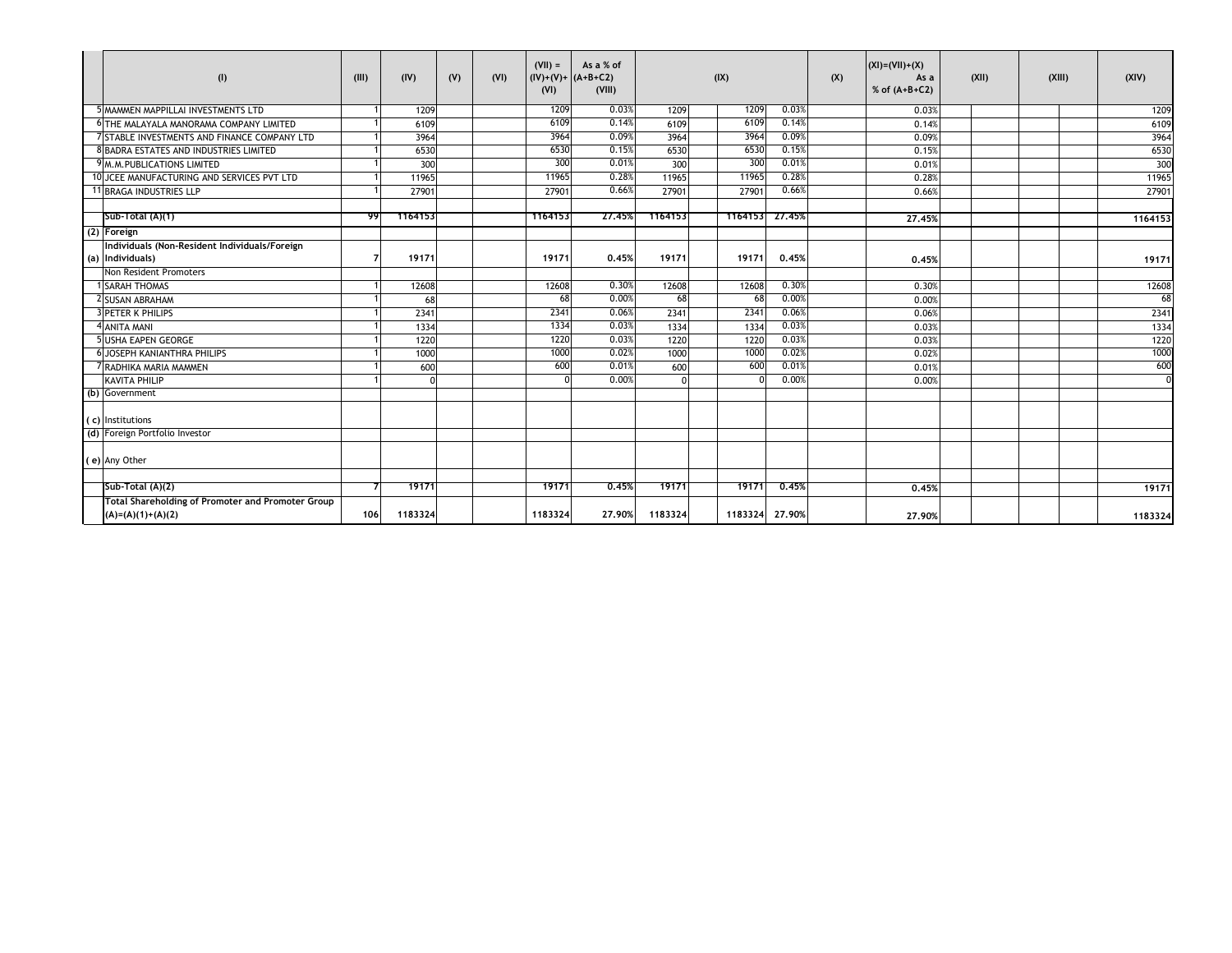## **Table III - Statement showing Shareholding Pattern of the Public Shareholder**

|                |                                                                                      |                      |                                                                       |                                                         |                                                                 |                                               |                                                      |         |                   | יט טו vuting rughts netu in each class |                                                               |                                                                                                                  |                                                                                                                   | www.c                       |                                                       |            | umver v                                               |                                                                               |
|----------------|--------------------------------------------------------------------------------------|----------------------|-----------------------------------------------------------------------|---------------------------------------------------------|-----------------------------------------------------------------|-----------------------------------------------|------------------------------------------------------|---------|-------------------|----------------------------------------|---------------------------------------------------------------|------------------------------------------------------------------------------------------------------------------|-------------------------------------------------------------------------------------------------------------------|-----------------------------|-------------------------------------------------------|------------|-------------------------------------------------------|-------------------------------------------------------------------------------|
|                |                                                                                      |                      |                                                                       | No. of                                                  |                                                                 |                                               |                                                      |         |                   | of Socuritio<br>No. of Voting Rights   |                                                               | No. of                                                                                                           | Shareholding as a                                                                                                 |                             | As a                                                  |            |                                                       |                                                                               |
|                | Category & Name of the Shareholder                                                   | Nos. of Shareholders | No. of<br><b>Fully Paid</b><br><b>Up Equity</b><br><b>Shares Held</b> | Partly<br>Paid<br>Up<br>Equity<br><b>Shares</b><br>Held | No. of<br><b>Shares</b><br>underlying<br>Depository<br>Receipts | <b>Total</b><br>Nos.<br><b>Shares</b><br>Held | Shareholding<br>% calculated<br>as per SCRR,<br>1957 | Class   | <b>Class</b><br>Y | <b>Total</b>                           | <b>Total as</b><br>a % of<br><b>Total</b><br>Voting<br>Rights | <b>Shares</b><br><b>Underlying</b><br>Outstanding<br>Convertible<br><b>Securities</b><br>(Including<br>Warrants) | % assuming full<br>Conversion of<br>Convertible<br>Securities (As a<br>Percentage of<br>diluted Share<br>Capital) | No.<br>(a)                  | % of<br>total<br>Share<br>$\mathsf{s}$<br>held<br>(b) | No.<br>(a) | As a %<br>of<br>total<br><b>Shares</b><br>held<br>(b) | Number of<br><b>Equity Shares</b><br>held in<br><b>Dematerialized</b><br>Form |
|                | (1)                                                                                  | (III)                | (IV)                                                                  | (V)                                                     | (VI)                                                            | $(VII) =$<br>VI)                              | As a % of<br>$(IV)+(V)+(A+B+C2)$<br>(VIII)           |         |                   | (IX)                                   |                                                               | (X)                                                                                                              | $(XI) = (VII) + (X)$<br>As a % of<br>$(A+B+C2)$                                                                   |                             | (XII)                                                 |            | (XIII)                                                | (XIV)                                                                         |
|                | (1) Institutions                                                                     |                      |                                                                       |                                                         |                                                                 |                                               |                                                      |         |                   |                                        |                                                               |                                                                                                                  |                                                                                                                   | $\mathcal{L}_{\mathcal{F}}$ | $\sim$                                                | <b>NA</b>  | <b>NA</b>                                             |                                                                               |
|                | (a) Mutual Funds/UTI                                                                 | 72                   | 29132                                                                 |                                                         |                                                                 | 291325                                        | 6.87%                                                | 29132   |                   | 291325                                 | 6.879                                                         |                                                                                                                  | 6.879                                                                                                             | $\overline{\phantom{a}}$ .  | $\overline{\phantom{a}}$ .                            | <b>NA</b>  | <b>NA</b>                                             | 291225                                                                        |
|                | SBI MUTUAL FUND THROUGH ITS VARIOUS ACCOUNTS                                         |                      | 1001                                                                  |                                                         |                                                                 | 10015                                         | 2.36                                                 | 10015   |                   | 10015                                  | 2.36                                                          |                                                                                                                  | 2.36                                                                                                              |                             |                                                       | NA         | NA                                                    | 10015                                                                         |
| ii.            | KOTAK MAHINDRA MUTUAL FUND THROUGH ITS VARIOUS ACCOUNTS                              |                      | 6374                                                                  |                                                         |                                                                 | 63741                                         | 1.50%                                                | 63741   |                   | 63741                                  | 1.50%                                                         |                                                                                                                  | 1.50%                                                                                                             |                             |                                                       | NA         | NA                                                    | 63741                                                                         |
|                | (b) Venture Capital Funds                                                            |                      |                                                                       |                                                         |                                                                 |                                               |                                                      |         |                   |                                        |                                                               |                                                                                                                  |                                                                                                                   |                             |                                                       |            |                                                       |                                                                               |
|                | (c) Alternate Investment Funds                                                       |                      | 986                                                                   |                                                         |                                                                 | 986                                           | 0.02%                                                | 986     |                   | 986                                    | 0.02%                                                         |                                                                                                                  | 0.02%                                                                                                             | $\overline{\phantom{a}}$ .  | $\overline{\phantom{a}}$                              | <b>NA</b>  | <b>NA</b>                                             | 986                                                                           |
|                | (d) Foreign Venture Capital Investors                                                |                      |                                                                       |                                                         |                                                                 |                                               |                                                      |         |                   |                                        |                                                               |                                                                                                                  |                                                                                                                   | $\overline{\phantom{a}}$ .  | $\sim$                                                | <b>NA</b>  | <b>NA</b>                                             |                                                                               |
|                | (e) Foreign Portfolio Investor                                                       | 441                  | 618443                                                                |                                                         |                                                                 | 618443                                        | 14.589                                               | 618443  |                   | 618443                                 | 14.58%                                                        |                                                                                                                  | 14.58%                                                                                                            | $\overline{\phantom{a}}$    | $\sim$                                                | <b>NA</b>  | NA                                                    | 618443                                                                        |
| $\mathbf{i}$   | NALANDA INDIA EQUITY FUND LIMITED                                                    |                      | 128945                                                                |                                                         |                                                                 | 128945                                        | 3.049                                                | 12894   |                   | 128945                                 | 3.04%                                                         |                                                                                                                  | 3.04%                                                                                                             |                             |                                                       |            |                                                       | 128945                                                                        |
| (f)            | <b>Financial Institutions/Banks</b>                                                  | 15                   | 15350                                                                 |                                                         |                                                                 | 15350                                         | 0.36%                                                | 15350   |                   | 15350                                  | 0.36%                                                         |                                                                                                                  | 0.36%                                                                                                             | $\sim$                      | $\sim$                                                | <b>NA</b>  | <b>NA</b>                                             | 15113                                                                         |
| $\overline{g}$ | <b>Insurance Companies</b>                                                           |                      | 41585                                                                 |                                                         |                                                                 | 41585                                         | 0.98                                                 | 41585   |                   | 41585                                  | 0.98%                                                         |                                                                                                                  | 0.98%                                                                                                             | $\overline{\phantom{a}}$ .  | $\sim$                                                | <b>NA</b>  | <b>NA</b>                                             | 41585                                                                         |
|                |                                                                                      |                      |                                                                       |                                                         |                                                                 |                                               |                                                      |         |                   |                                        |                                                               |                                                                                                                  |                                                                                                                   |                             |                                                       |            |                                                       |                                                                               |
|                | (h) Providend Funds/Pension Funds                                                    |                      |                                                                       |                                                         |                                                                 |                                               |                                                      |         |                   |                                        |                                                               |                                                                                                                  |                                                                                                                   | $\overline{\phantom{a}}$ .  | $\overline{\phantom{a}}$                              | <b>NA</b>  | <b>NA</b>                                             |                                                                               |
|                | (i) Any Other                                                                        | 50                   | 19801                                                                 |                                                         |                                                                 | 198017                                        | 4.679                                                | 198017  |                   | 198017                                 | 4.67%                                                         |                                                                                                                  | 4.679                                                                                                             | $\overline{\phantom{a}}$    | $\overline{\phantom{a}}$ .                            | <b>NA</b>  | <b>NA</b>                                             | 198017                                                                        |
|                | Foreign Institutional Investors                                                      | 7                    | 100                                                                   |                                                         |                                                                 | 100                                           | 0.009                                                | 100     |                   | 100                                    | 0.00%                                                         |                                                                                                                  | 0.00%                                                                                                             | $\overline{\phantom{a}}$ .  | $\overline{\phantom{a}}$ .                            | <b>NA</b>  | <b>NA</b>                                             |                                                                               |
|                | Qualified Institutional Buyers [QIB]                                                 | 48                   | 19791                                                                 |                                                         |                                                                 | 19791                                         | 4.679                                                | 197917  |                   | 19791                                  | 4.67%                                                         |                                                                                                                  | 4.67%                                                                                                             |                             |                                                       | <b>NA</b>  | <b>NA</b>                                             | 197917                                                                        |
|                | The New India Assurance Company Ltd                                                  |                      | 6636                                                                  |                                                         |                                                                 | 66363                                         | 1.56%                                                | 6636    |                   | 66363                                  | 1.56%                                                         |                                                                                                                  | 1.56                                                                                                              |                             |                                                       |            |                                                       | 6636                                                                          |
|                | Sub Total $(B)(1)$                                                                   | 581                  | 1165706                                                               |                                                         |                                                                 | 1165706                                       | 27.49%                                               | 1165706 |                   | 1165706                                | 27.49%                                                        |                                                                                                                  | 27.49%                                                                                                            | ٠.                          | $\overline{\phantom{a}}$                              | <b>NA</b>  | <b>NA</b>                                             | 1165269                                                                       |
|                | Central Governent/State                                                              |                      |                                                                       |                                                         |                                                                 |                                               |                                                      |         |                   |                                        |                                                               |                                                                                                                  |                                                                                                                   | $\overline{\phantom{a}}$ .  | $\mathcal{L}_{\mathcal{F}}$                           | <b>NA</b>  | <b>NA</b>                                             |                                                                               |
|                | (2) Government(s)/President Of India                                                 |                      |                                                                       |                                                         |                                                                 |                                               |                                                      |         |                   |                                        |                                                               |                                                                                                                  |                                                                                                                   | $\overline{\phantom{a}}$    | $\overline{\phantom{a}}$                              | <b>NA</b>  | <b>NA</b>                                             |                                                                               |
|                |                                                                                      |                      |                                                                       |                                                         |                                                                 |                                               |                                                      |         |                   |                                        |                                                               |                                                                                                                  |                                                                                                                   | $\sim$                      | $\sim$                                                | <b>NA</b>  | NA                                                    |                                                                               |
|                | Sub-Total $(B)(2)$                                                                   |                      |                                                                       |                                                         |                                                                 |                                               |                                                      |         |                   |                                        |                                                               |                                                                                                                  |                                                                                                                   | $\sim$                      | $\mathbb{H}^{\mathbb{Z}}$                             | <b>NA</b>  | <b>NA</b>                                             |                                                                               |
|                |                                                                                      |                      |                                                                       |                                                         |                                                                 |                                               |                                                      |         |                   |                                        |                                                               |                                                                                                                  |                                                                                                                   | $\overline{\phantom{a}}$ .  | $\mathbb{H}^{\mathbb{Z}}$                             | <b>NA</b>  | <b>NA</b>                                             |                                                                               |
| (3)            | <b>Non-Institutions</b>                                                              |                      |                                                                       |                                                         |                                                                 |                                               |                                                      |         |                   |                                        |                                                               |                                                                                                                  |                                                                                                                   | $\overline{\phantom{a}}$ .  | $\mathcal{L}_{\mathcal{F}}$                           | <b>NA</b>  | <b>NA</b>                                             |                                                                               |
| (a)            | Individuals                                                                          |                      |                                                                       |                                                         |                                                                 |                                               |                                                      |         |                   |                                        |                                                               |                                                                                                                  |                                                                                                                   | $\ldots$                    | $\overline{\phantom{a}}$ .                            | <b>NA</b>  | <b>NA</b>                                             |                                                                               |
|                | Individual Shareholders holding Nominal<br>Share Capital upto Rs. 2 Lakhs            | 61160                | 679185                                                                |                                                         |                                                                 | 679185                                        | 16.01%                                               | 679185  |                   | 679185                                 | 16.01%                                                        |                                                                                                                  | 16.01%                                                                                                            | $\overline{\phantom{a}}$    | $\overline{\phantom{a}}$ .                            | <b>NA</b>  | NA                                                    | 624362                                                                        |
|                |                                                                                      |                      |                                                                       |                                                         |                                                                 |                                               |                                                      |         |                   |                                        |                                                               |                                                                                                                  |                                                                                                                   | $\overline{\phantom{a}}$ .  | $\mathcal{L}_{\mathcal{F}}$                           | <b>NA</b>  | <b>NA</b>                                             |                                                                               |
|                | Individual Shareholders holding Nominal<br>ii Share Capital in excess of Rs. 2 Lakhs |                      |                                                                       |                                                         |                                                                 |                                               |                                                      |         |                   |                                        |                                                               |                                                                                                                  |                                                                                                                   | $\overline{\phantom{a}}$    | $\overline{\phantom{a}}$                              | NA         | <b>NA</b>                                             |                                                                               |
|                |                                                                                      |                      |                                                                       |                                                         |                                                                 |                                               |                                                      |         |                   |                                        |                                                               |                                                                                                                  |                                                                                                                   | $\overline{\phantom{a}}$    | $\sim$                                                | <b>NA</b>  | <b>NA</b>                                             |                                                                               |
|                | (b) NBFC Registered With RBI                                                         |                      |                                                                       |                                                         |                                                                 |                                               |                                                      |         |                   |                                        |                                                               |                                                                                                                  |                                                                                                                   | $\overline{\phantom{a}}$    | $\sim$                                                | <b>NA</b>  | NA                                                    |                                                                               |
|                | (c) Employee Trusts                                                                  | 12                   | 360695                                                                |                                                         |                                                                 | 360695                                        | 8.50%                                                | 360695  |                   | 360695                                 | 8.50%                                                         |                                                                                                                  | 8.50%                                                                                                             | $\mathcal{L}_{\mathcal{F}}$ | $\sim$                                                | <b>NA</b>  | NA                                                    |                                                                               |
| (d)            | Overseas Depositories (holding DRs)<br>(balancing Figure)                            |                      |                                                                       |                                                         |                                                                 |                                               |                                                      |         |                   |                                        |                                                               |                                                                                                                  |                                                                                                                   | $\ddotsc$                   | $\ddotsc$                                             | <b>NA</b>  | <b>NA</b>                                             |                                                                               |
|                | (e) Any Other                                                                        | 547                  | 852233                                                                |                                                         |                                                                 | 852233                                        | 20,09%                                               | 852233  |                   | 852233                                 | 20.09%                                                        |                                                                                                                  | 20,09%                                                                                                            | $\overline{\phantom{a}}$    | $\overline{\phantom{a}}$                              | <b>NA</b>  | <b>NA</b>                                             | 189203                                                                        |
|                |                                                                                      |                      |                                                                       |                                                         |                                                                 |                                               |                                                      |         |                   |                                        |                                                               |                                                                                                                  |                                                                                                                   |                             |                                                       |            |                                                       |                                                                               |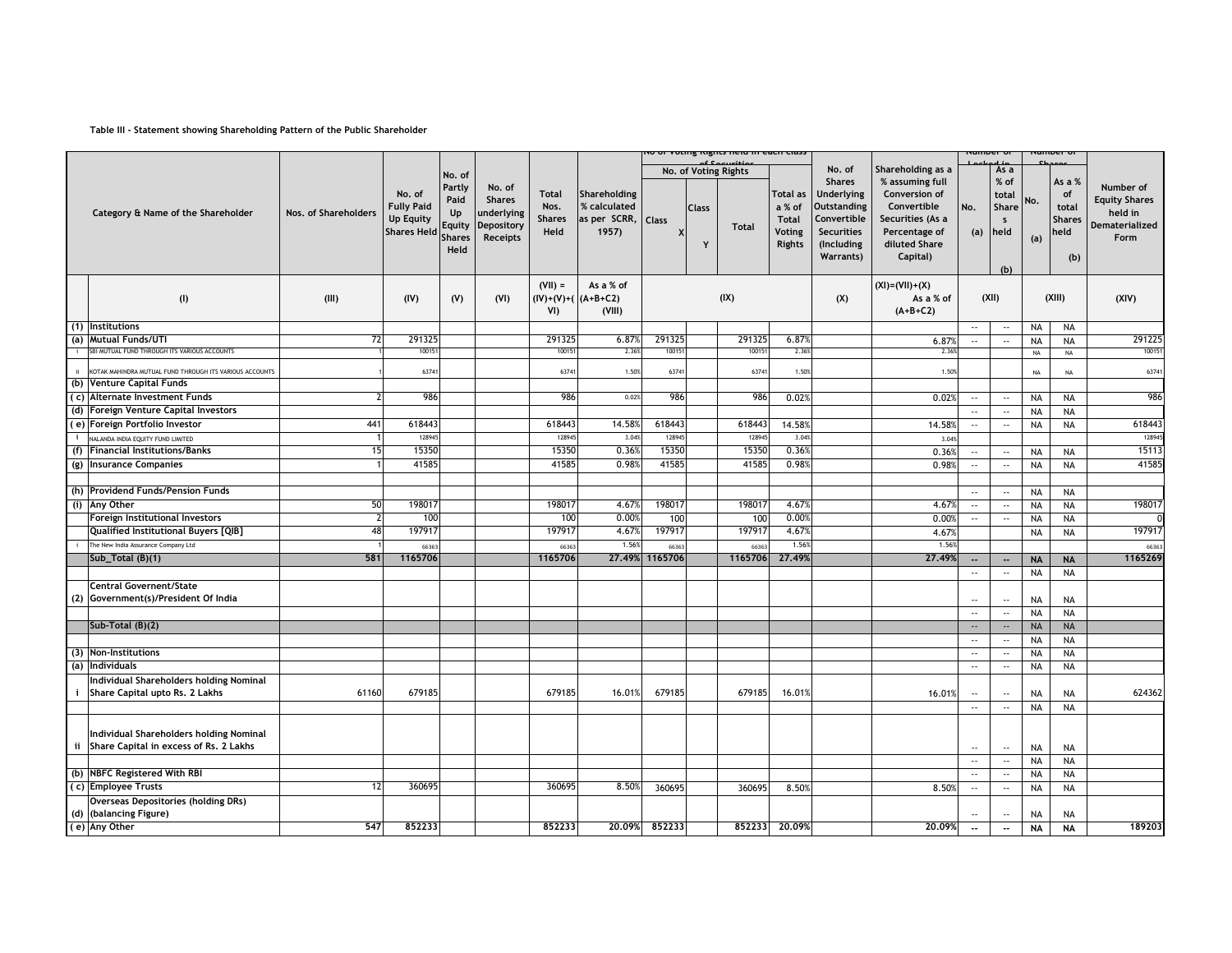| (1)                                                                                                                                                                                                                           | (III) | (IV)    | (V) | (VI) | $(VII) =$<br>$(IV)+(V)+(A+B+C2)$<br>VI) | As a % of<br>(VIII) |                | (IX)    |                | (X) | $(XI) = (VII) + (X)$<br>As a % of<br>$(A+B+C2)$ |               | (XII)         |           | (XIII)    | (XIV)   |
|-------------------------------------------------------------------------------------------------------------------------------------------------------------------------------------------------------------------------------|-------|---------|-----|------|-----------------------------------------|---------------------|----------------|---------|----------------|-----|-------------------------------------------------|---------------|---------------|-----------|-----------|---------|
|                                                                                                                                                                                                                               |       |         |     |      |                                         |                     |                |         |                |     |                                                 |               |               |           |           |         |
| (I) Bodies Corporate                                                                                                                                                                                                          | 546   | 805446  |     |      | 805446                                  | 18.99%              | 805446         | 805446  | 18.99%         |     | 18.99%                                          | $\sim$ $\sim$ | $\sim$        | <b>NA</b> | <b>NA</b> | 142416  |
| <b>ENAM SECURITIES PVT LTD</b>                                                                                                                                                                                                |       | 120450  |     |      | 120450                                  | 2.84%               | 120450         | 120450  | 2.84%          |     | 2.84%                                           | $\sim$        | $\sim$        | <b>NA</b> | NA        | 120450  |
| <b>MOWI FOUNDATION</b>                                                                                                                                                                                                        |       | 507984  |     |      | 507984                                  | 11.98%              | 507984         | 507984  | 11.98%         |     | 11.98%                                          | <b>A</b> 10 A | $\sim$        | <b>NA</b> | <b>NA</b> |         |
| EVERTRUE CHARITABLE AND EDUCATIONAL FOUNDATION                                                                                                                                                                                |       | 126855  |     |      | 126855                                  | 2.99%               | 126855         | 126855  | 2.99%          |     | 2.99%                                           | $\sim$        | $\sim$        | <b>NA</b> | NA        |         |
| $(II)$ IEPF                                                                                                                                                                                                                   |       | 46787   |     |      | 46787                                   | 1.10%               | 46787          | 46787   | 1.10%          |     | 1.10%                                           | $-1$          | $\sim$ $\sim$ | <b>NA</b> | <b>NA</b> | 46787   |
| Sub-Total $(B)(3)$                                                                                                                                                                                                            | 61719 | 1892113 |     |      | 1892113                                 |                     | 44.61% 1892113 | 1892113 | 44.61%         |     | 44.61%                                          | $- -$         | $-$           | <b>NA</b> | <b>NA</b> | 813565  |
| <b>Total Public Shareholding</b><br>$ (B)(1)+(B)(2)+(B)(3) $                                                                                                                                                                  | 62300 | 3057819 |     |      | 3057819                                 |                     | 72.10% 3057819 |         | 3057819 72.10% |     | 72.10%                                          | $-$           | $\sim$        | <b>NA</b> | <b>NA</b> | 1978834 |
| Details of Shares which remain Unclaimed<br>may be given here along with details such<br>as Number of Shareholders, Outstanding<br>Shares held in Demat/Unclaimed<br>Suspence Account, Voting Rights which<br>are frozen etc. | 226   | 5889    |     |      | 5889                                    | 0.14%               | 5889           | 5889    | 0.14%          |     | 0.14%                                           |               |               |           |           | 5889    |